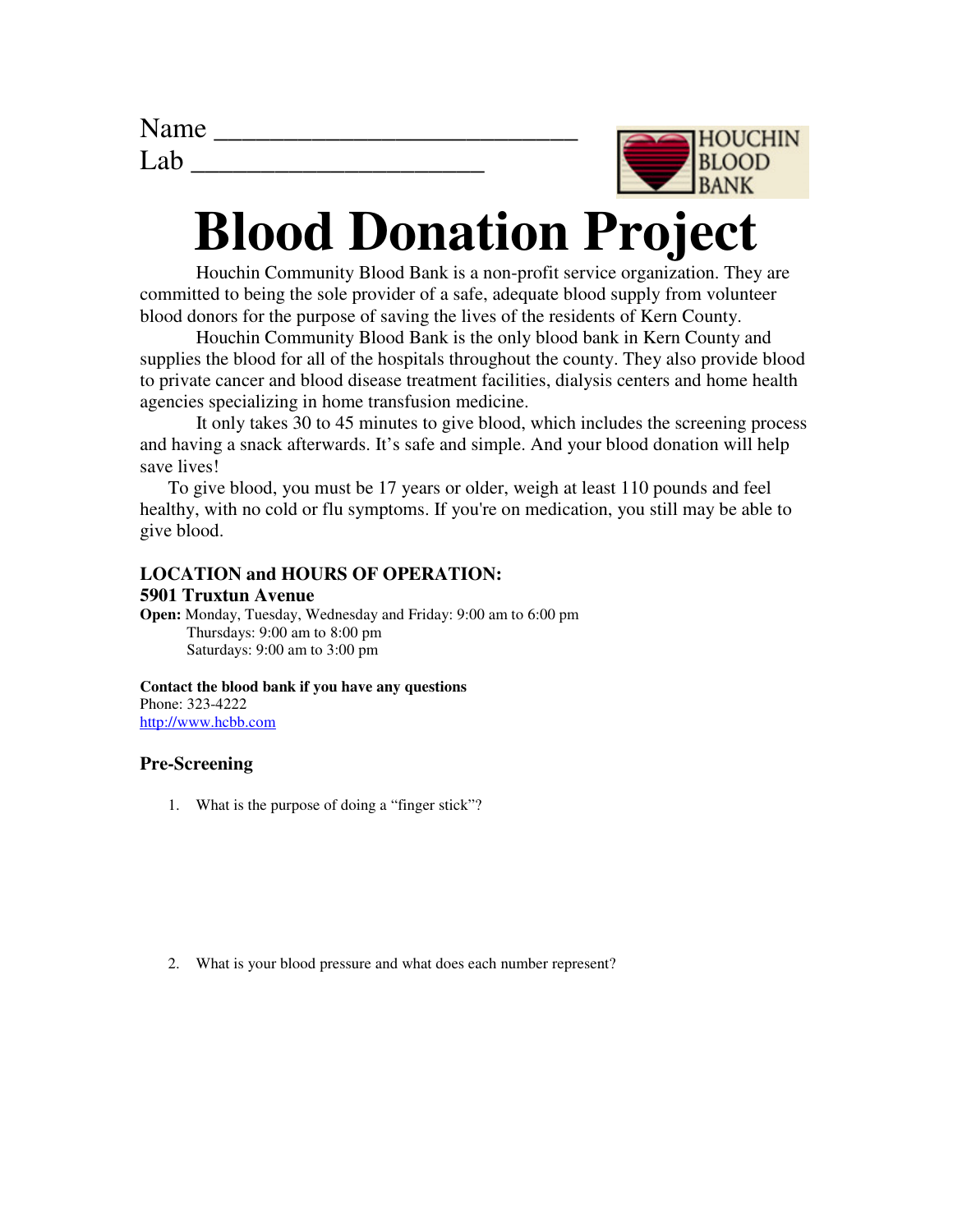

# **Blood Components and Function**

- 3. What are the functions of… a. RBCs in your body?
	- b. Platelets in your body?
	- c. Plasma in your body?
- 4. Your blood will be sent to the lab and separated into three components. How are the following components used by hospitals?
	- a. Red Blood Cells (RBC)
	- b. Platelets
	- c. Plasma
- 5. RBCs contain hemoglobin. What is hemoglobin and what mineral is important to the function of hemoglobin?
- 6. Your blood will also be screened for several infections. Give a brief explanation of the following infectious agents:
	- a. Hepatitis
	- b. HIV
	- c. Syphilis